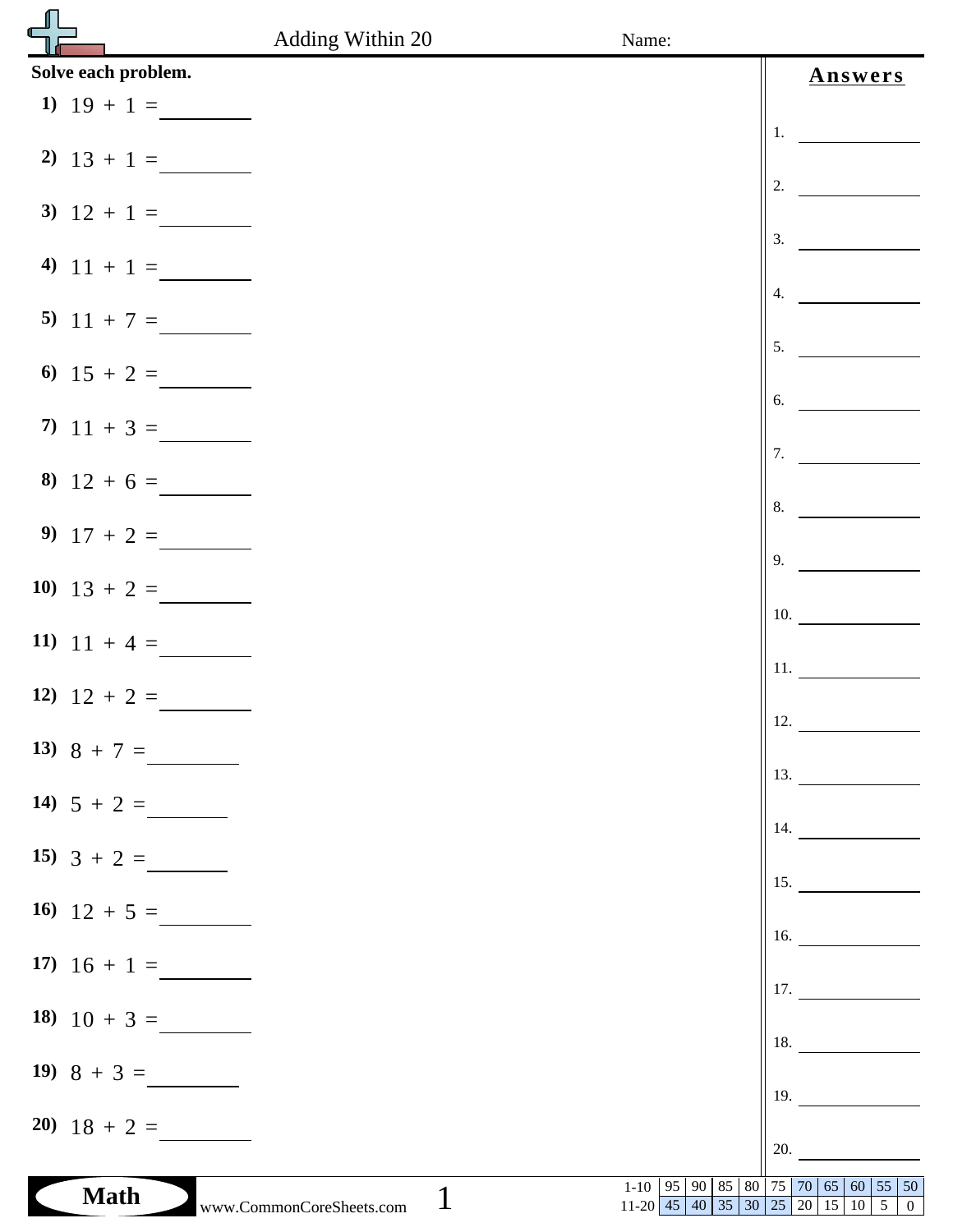|                        | Adding Within 20<br>Name:                      | <b>Answer Key</b>                       |                                                               |
|------------------------|------------------------------------------------|-----------------------------------------|---------------------------------------------------------------|
| Solve each problem.    |                                                |                                         | <b>Answers</b>                                                |
| 1) $19 + 1 = 20$       |                                                | 1.                                      | <b>20</b>                                                     |
| 2) $13 + 1 = 14$       |                                                | 2.                                      | <b>14</b>                                                     |
| 3) $12 + 1 = 13$       |                                                | 3.                                      | 13                                                            |
| 4) $11 + 1 = 12$       |                                                | $\overline{4}$ .                        | <b>12</b>                                                     |
| 5) $11 + 7 = 18$       |                                                | 5.                                      | <b>18</b>                                                     |
| 6) $15 + 2 = 17$       |                                                | 6.                                      | <b>17</b>                                                     |
| 7) $11 + 3 = 14$       |                                                | 7.                                      | 14                                                            |
| 8) $12 + 6 = 18$       |                                                | 8.                                      | <b>18</b>                                                     |
| 9) $17 + 2 = 19$       |                                                | 9.                                      | <b>19</b>                                                     |
| 10) $13 + 2 = 15$      |                                                | 10.                                     | 15                                                            |
| 11) $11 + 4 = 15$      |                                                | 11.                                     | 15                                                            |
| 12) $12 + 2 = 14$      |                                                | 12.                                     | <b>14</b>                                                     |
| 13) $8 + 7 = 15$       |                                                | 13.                                     | <b>15</b>                                                     |
| 14) $5 + 2 = 7$        |                                                | 14.                                     | $\overline{7}$                                                |
| 15) $3 + 2 = 5$        |                                                | 15.                                     | 5                                                             |
| 16) $12 + 5 = 17$      |                                                | 16.                                     | <b>17</b>                                                     |
| 17) $16 + 1 = 17$      |                                                | 17.                                     | <b>17</b>                                                     |
| 18) $10 + 3 = 13$      |                                                | 18.                                     | 13                                                            |
| 19) $8 + 3 = 11$       |                                                | 19.                                     | <b>11</b>                                                     |
| $20 \quad 18 + 2 = 20$ |                                                | 20.                                     | 20                                                            |
| <b>Math</b>            | $1-10$   95   90  <br>www.CommonCoreSheets.com | 85 80<br> 75 70 <br>$11-20$ 45 40 35 30 | 65<br>$60 \mid 55 \mid 50$<br>$25$ 20 15 10 5<br>$\mathbf{0}$ |